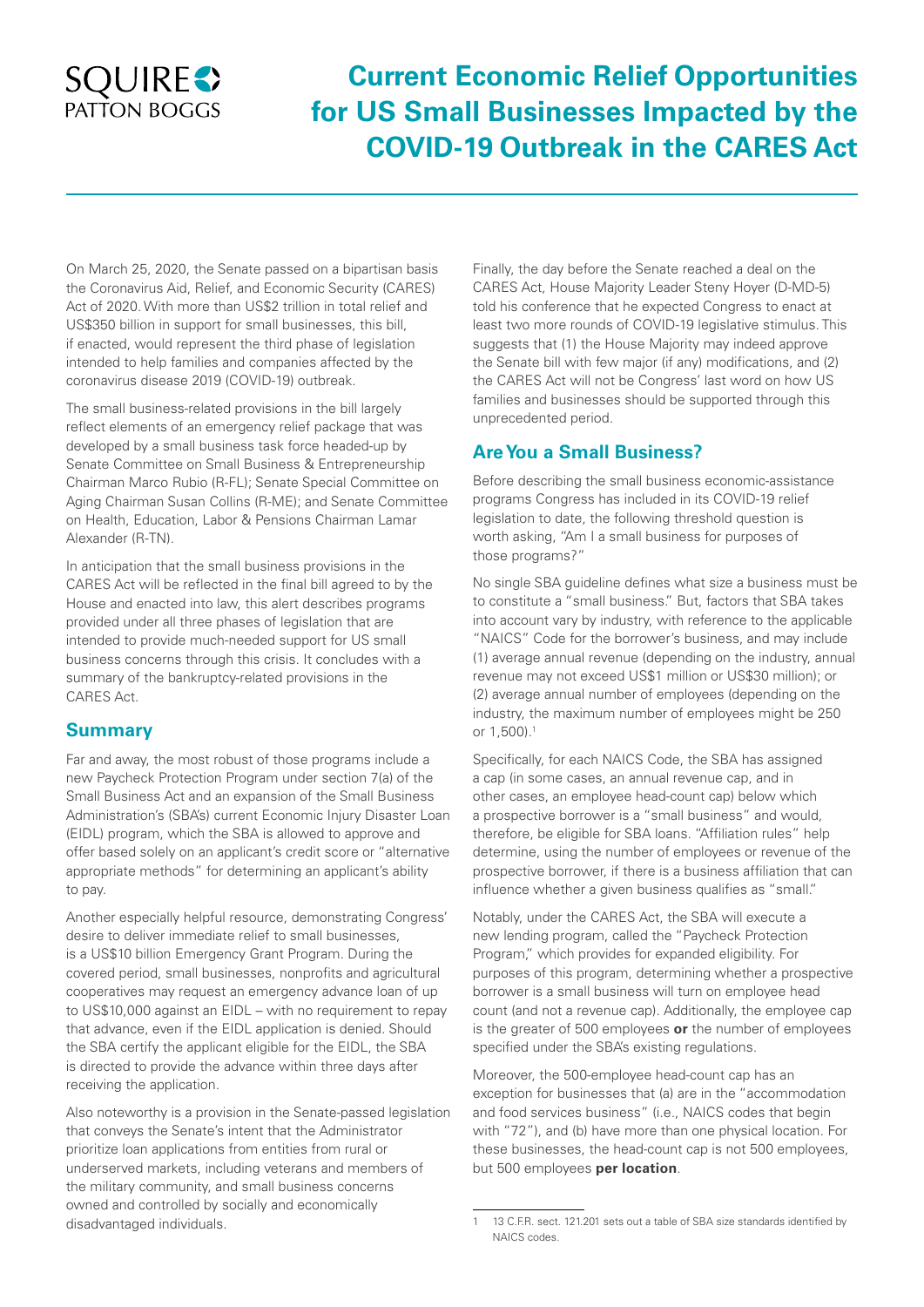Finally, for purposes of loans under the Paycheck Protection Program, the "affiliation rules" generally still apply for purposes of determining head count with the following exceptions, provided for under the bill: (a) businesses in the accommodation and food services business, that is, businesses that operate in the NAICS codes for which begin with a "72"; (b) franchises; and (c) businesses that receive financial assistance under a Small Business Investment Corporation (SBIC).2

Now, a review of current and pending federal economic assistance packages for small businesses impacted by COVID-19.

- **I. "Phase One" – [Public Law 116-123](https://congress.gov/116/bills/hr6074/BILLS-116hr6074enr.pdf) (H.R. 6074), Coronavirus Preparedness and Response Supplemental Appropriations Act, 2020 (enacted)**
- **1. How does the law affect small businesses?**

This first phase of COVID-19-related relief legislation removed regulatory hurdles and authorized the SBA to provide an estimated US\$7 billion in low-interest disaster loans to small businesses. To enhance the process, the legislation provides SBA US\$20 million to cover its costs in connection with that effort.

**II. "Phase Two" – [Public Law 116-127](https://www.congress.gov/116/bills/hr6201/BILLS-116hr6201enr.pdf) (H.R. 6201), Families First Coronavirus Response Act (enacted)**

#### **1. How does the law affect small businesses?**

The law requires employers with fewer than 500 employees to provide two weeks' worth of paid sick leave if employees are unable to work due to quarantine or isolation; are experiencing symptoms of COVID-19; or are caring for someone who is in quarantine or isolation and/ or have children in schools that have closed. Employers themselves will receive tax credits to offset the costs of providing this paid leave.

#### **2. Are there any exceptions?**

The law includes a provision that allows the Secretary of Labor to exempt small businesses with fewer than 50 employees from the paid leave requirements.

**III. "Phase Three" – Public Law 116 XXX (H.R. 748), Coronavirus Aid, Relief, and Economic Security Act of 2020 (enactment pending)**

## **Paycheck Protection Program – US\$350 Billion**

#### **1. What is this?**

• Through section 7(a) of the Small Business Act, the SBA will administer forgivable loans of up to US\$10 million per company to provide cash-flow assistance to employers who maintain their payroll during this emergency, help workers remain employed and enable affected small business to snap back after the crisis.

• For this program, the CARES Act provides an authorization level of US\$349 billion through December 31, 2020.

#### **2. Who is eligible?**

- Businesses, start-ups, veterans organizations, and nonprofits with 500 employees or less or that meet the applicable size standard for the industry within which the organization operates and as provided by SBA, if higher;
	- Nonprofits receiving Medicaid reimbursements are **not** eligible.
	- For businesses with more than one location, if it employs 500 or fewer employees per physical location; has under US\$500 million in gross revenue; and falls within the "accommodation and food services" sector under the North American Industry Classification System (NAICS), the business is eligible for loans.
- Sole proprietorships; and
- Independent contractors.
- For eligibility purposes, the bill requires lenders to, instead of determining repayment ability, which is not possible during this crisis, to determine whether a business was operational on February 15, 2020, and had employees for whom it paid salaries and payroll taxes, or a paid independent contractor.

#### **3. For purposes of this program, have the SBA's "affiliation rules" been waived at all?**

• Yes. For purposes of these loans, the act does waive the "affiliation rules" only for companies that (1) operate hotels, motels or restaurants or provide traveler accommodations or catering services; (2) are franchises; or (3) receive financial assistance from a small venture investment company licensed under the Small Business Investment Act.

#### **4. What are the loan terms?**

- The SBA Administrator may guarantee covered loans during the covered period (February 15, 2020 – June 30, 2020).
- Loan amounts:
	- The amount to be guaranteed is an amount equal to a factor of the average total monthly payroll costs in the one-year period before the loan is made or from February 15, 2019, through June 30, 2019, if the business did not exist last year.
	- Payroll costs are defined as the sum of all payments for compensation, including salary, wage, cash tips, paid time-off, severance, healthcare benefits, state or local taxes.
- For sole proprietors or independent contractors, payroll costs are defined as the sum of all compensation payments, including wages, commissions or similar compensation capped at US\$100,000.
	- The maximum interest rate is set at 4%.

<sup>2</sup> SBICs are a type of privately owned investment company that is licensed by the SBA and supply small businesses with equity or debt financing. For many small enterprises seeking start-up capital, SBICs can serve as a viable alternative to venture capital.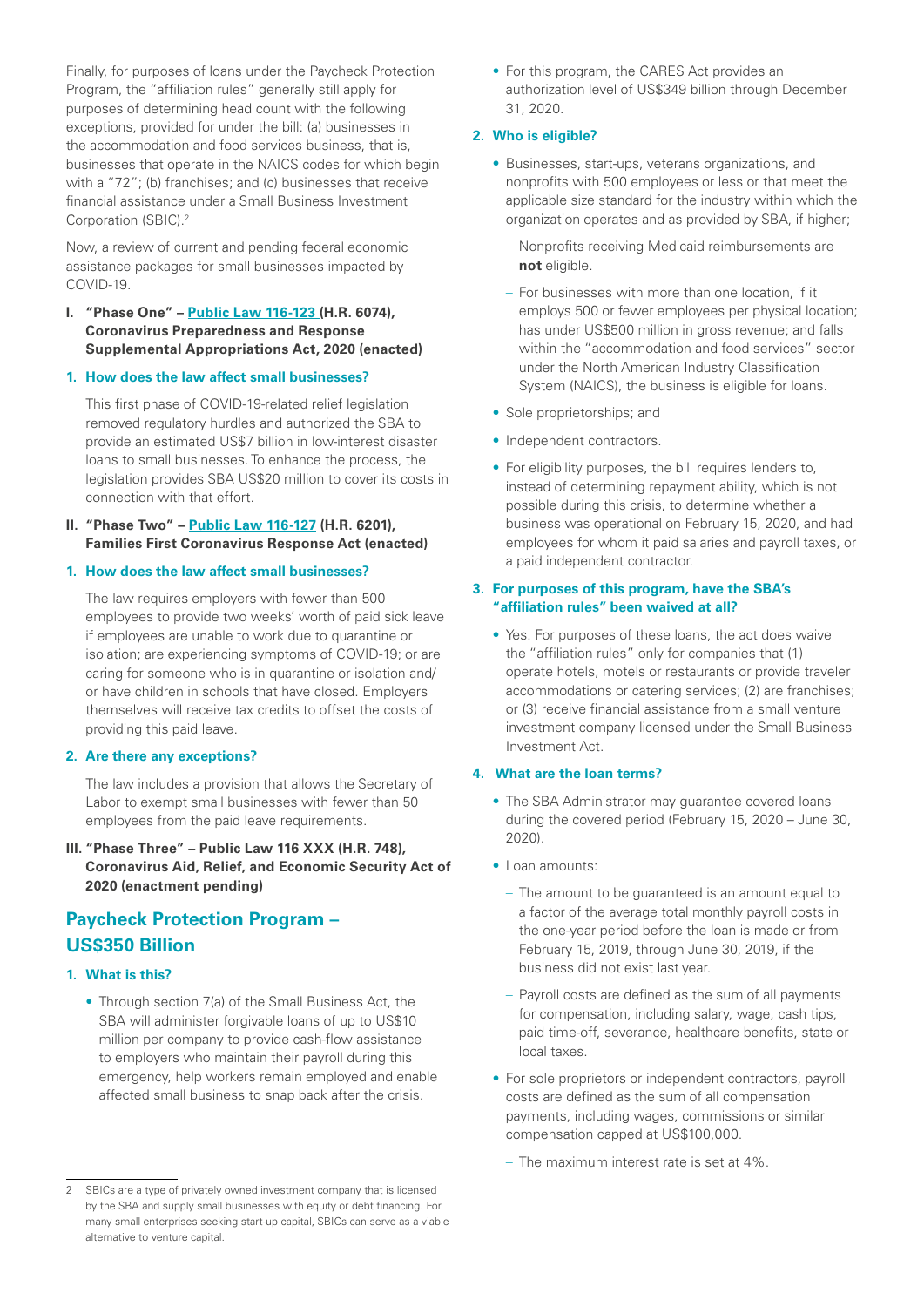- What can the loan be used for?
	- Paid sick, medical or family leave;
	- Costs related to continuation of group healthcare benefits during periods of leave;
	- Employee salaries;
	- Mortgage payments; and
	- Any other debt obligations.
	- Note: The SBA will require lenders to provide complete payment deferment relief for a period of not more than one year.
- What can the loan not be used for?
	- Individual employee compensation over US\$100,000 per year;
	- Compensation of an employee whose principal place of residence is outside the US; and
	- Sick and family leave wages covered under the Families First Coronavirus Response Act (see above).
- Loans would be forgiven completely if employers maintain their payroll during the covered period (February 15, 2020 – June 30, 2020).
- SBA application fees are waived.
- During the covered period (February 15, 2020 June 30, 2020), no collateral or personal guarantee shall be required for the loan.

#### **5. How do provisions in the bill affect current or prospective lenders of these proceeds?**

- The bill requires the SBA Administrator to provide a lender with a process fee for servicing the loan.
	- Sets lender compensation fees at 5% for loans of not more than US\$350,000; 3% for loans of more than US\$350,000 and less than US\$2 million; and 1% for loans of not less than US\$2 million.
- Other provisions in the bill that are germane to lenders do the following:
	- Provides delegated authority, which is the ability for lenders to make determinations on borrower eligibility and creditworthiness without going through all of SBA's channels, to all current 7(a) lenders who make these loans to small businesses, and provides that same authority to lenders who join the program and make these loans.
	- Provides an avenue, through the US Department of the Treasury, for additional lenders to be approved to help keep workers paid and employed.
		- 1. Additional lenders approved by Treasury are only permitted to make Paycheck Protection Program loans, not regular 7(a) loans.
- The bill also allows complete deferment of 7(a) loan payments for at least six months and not more than a year and requires SBA to disseminate guidance to lenders on this deferment process within 30 days.
- It provides guidance for loans sold on the secondary market.

• It also provides the regulatory capital risk weight of loans made under this program, and temporary relief from troubled debt restructuring (TDR) disclosures for loans that are deferred under this program.

## **Expansion of Economic Injury Disaster Loan Program – Additional US\$10 Billion**

- **1. What is the Economic Injury Disaster Loan (EIDL) program?**
	- a. This is a currently available economic relief program administered by the Small Business Administration.
	- b. SBA is working with state governors through its network of 68 District Offices to manage this loan program.
	- c. Under the bill, the SBA's authority to carry out this expanded program will end on December 31, 2020.

#### **2. How has CARES Act expanded the EIDL program?**

- a. The bill expands SBA's EIDL program for a covered period of January 31, 2020, to December 2020, and authorizes an additional US\$10 billion for its use to help small businesses against COVID-19.
- b. Other legislative changes to the existing EIDL program waive the following provisions:
	- i. Requirement of a personal guarantee on advances and loans below US\$200,000;
	- ii. Requirement that an entity has one year in business prior to the disaster; and
	- iii. Requirement that an applicant be unable to find credit elsewhere.
- c. During the covered period, the SBA is allowed to approve and offer EIDLs based solely on an applicant's credit score, or use "alternative appropriate methods" for determining an applicant's ability to pay.
- d. An Emergency Grant is established to let an eligible entity who has applied for an EIDL loan due to COVID-19 to request an advance on that loan, of not more than US\$10,000, which SBA must distribute in three days.
- e. Also established is an ability for applicants not to be required to repay advance payments, even if subsequently denied for an EIDL.
- f. But, in advance of disbursing the advance payment, the SBA must certify under penalty of perjury that the entity is an eligible applicant for an EIDL.

#### **3. Who is eligible?**

- a. In addition to currently eligible entities, the following entities are eligible for EIDL loans:
	- i. Tribal businesses, cooperatives and Employee Stock Ownership Plans (ESOPs) with 500 or fewer employees;
	- ii. Sole proprietorships and independent contractors during the covered period (January 31, 2020 – December 31, 2020); and
	- iii. Private nonprofits.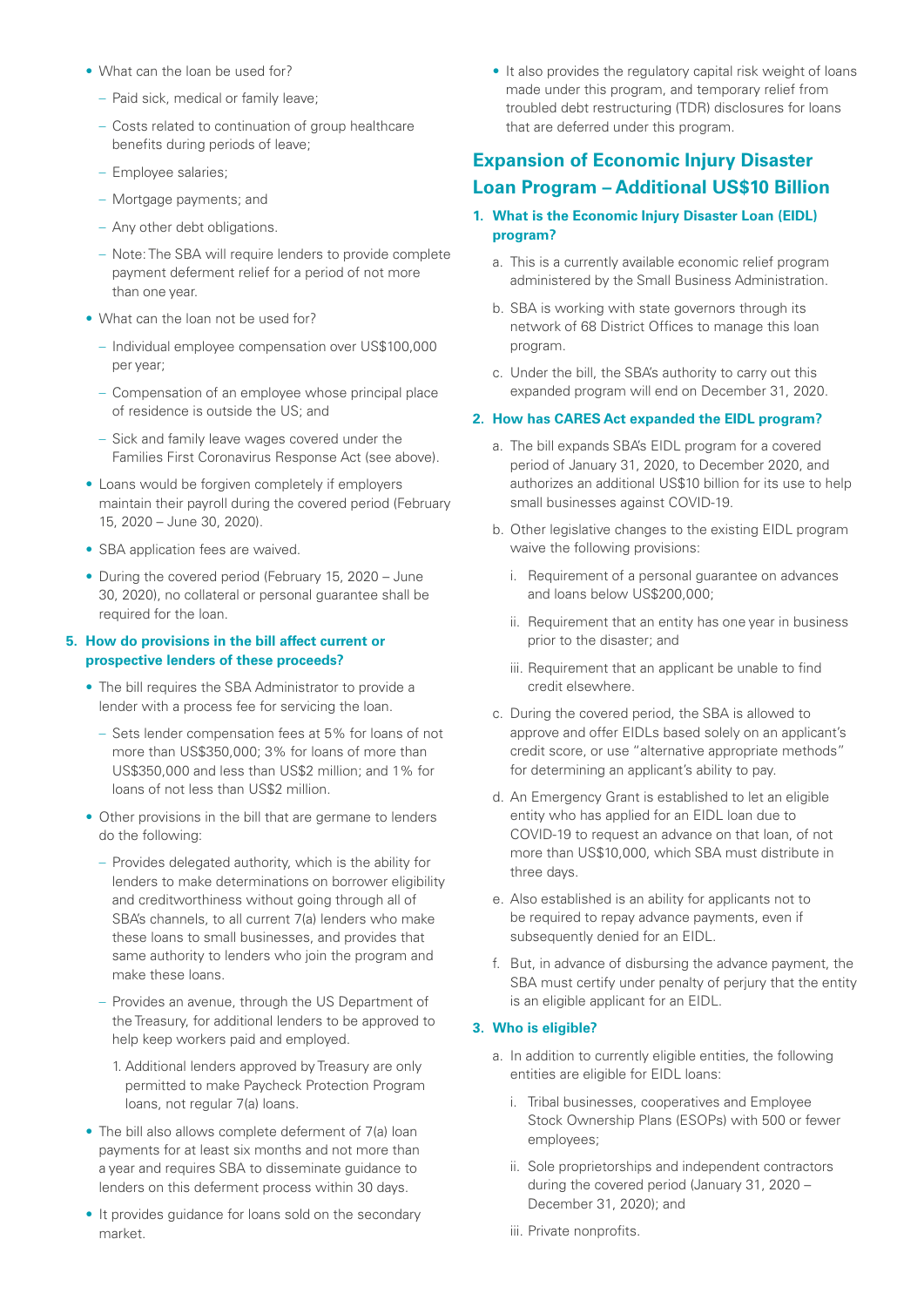- b. For purposes of EIDL, a "business concern" is the following:
	- i. A business entity (sole proprietorship, partnership, LLC, corporation or joint venture where there is no more than 49% participation by a foreign business entity, association, trust or cooperative) organized for profit;
	- ii. With a place of business in the US; and
	- iii. Which operates primarily in the US, or which makes a significant contribution to the US economy through the payment of taxes or the use of US products or labor. 13 C.F.R. sect. 121 105(a) & (b).
- c. The bill establishes that an emergency involving federal primary responsibility determined to exist by the President will trigger EIDLs.
	- i. In such circumstances, the SBA Administrator will deem that each state or subdivision has sufficient economic damage to small business concerns for purposes of activating this program.

#### **4. What are the terms of the loan?**

- a. Under current 7(a) rules, loans are determined by actual economic injury and can be worth up to US\$2 million.
- b. The interest rate is 3.75% for small businesses and 2.75% for nonprofits.
- c. The loans have long-term options, for up to 30 years.
	- i. But, the term will be determined on a case-by-case basis, depending on a borrower's ability to pay.
- d. What can the loan be used for?
	- i. Pay fixed debts;
	- ii. Payroll;
	- iii. Accounts payable;
	- iv. Employee sick leave; and
	- v. Other bills that cannot be paid due to the disaster's impact.
- e. What can the loan not be used for?
	- i. Refinance debts incurred prior to the disaster event;
	- ii. Make payments on other loans owned by another federal agency or SBA;
	- iii. Pay tax penalties or non-tax criminal/civil fines;
	- iv. Repair physical damage; or
	- v. Pay dividends or other disbursements to owners or partners except as related to their performance of services for the business.

#### **5. How do companies apply?**

- a. Under legislatively revised criteria, once a state becomes a declared disaster area, small businesses, private nonprofits, homeowners and renters can seek an EIDL by [applying online.](https://disasterloan.sba.gov/ela/)
	- i. SBA Disaster Assistance Customer Service can be contacted at (800) 659-2955 (TTY: (800) 877-8339) or <mailto:disastercustomerservice@sba.gov>.
- b. After the application process is complete, it typically takes SBA up to three weeks to make a decision and, in cases where the loan is approved, an initial disbursement of US\$25,000 is typically made from the execution of the closing documents – with subsequent disbursements made under a previously agreed schedule.
- c. However, the number of applications expected in connection with COVID-19 can be expected to result in a major backlog and processing delays.

#### **6. As a small business owner, what prudential concerns**

should you bear in mind before availing yourself of COVID-19 economic assistance from SBA?

- a. The owner might want to review his/her current insurance policies, other assistance programs and his/ her currently existing banking relationships to determine whether obtaining SBA assistance under these circumstances can adversely affect current financing agreements and arrangements.
- b. Also, it is advised that the owner contact his/her insurance agent to review his/her policy; determine whether the concern is insured for business interruption; understand exactly what it is covered for under these circumstances; determine whether collateral sources of recovery are available; and develop an overall plan for maintaining its business operations through the entire crisis.

## **Other Features**

#### **1. How does the CARES Act support entrepreneurial development?**

• The bill authorizes the SBA to provide grants to small business development centers and women's business centers to provide education, training and advising to "covered small business concerns" related to the effects of COVID-19 on individuals, supply chains and communities, including supply chain disruptions (shipments, quality control, technology issues, etc.); staffing challenges; decreases in gross receipts or customers; or a business closure.

#### **2. Does the CARES Act allow companies delay of payment of estimated tax payments for 2019?**

• Yes, the legislation allows corporations to postpone estimated tax payments due after the date of enactment until October 15, 2020.